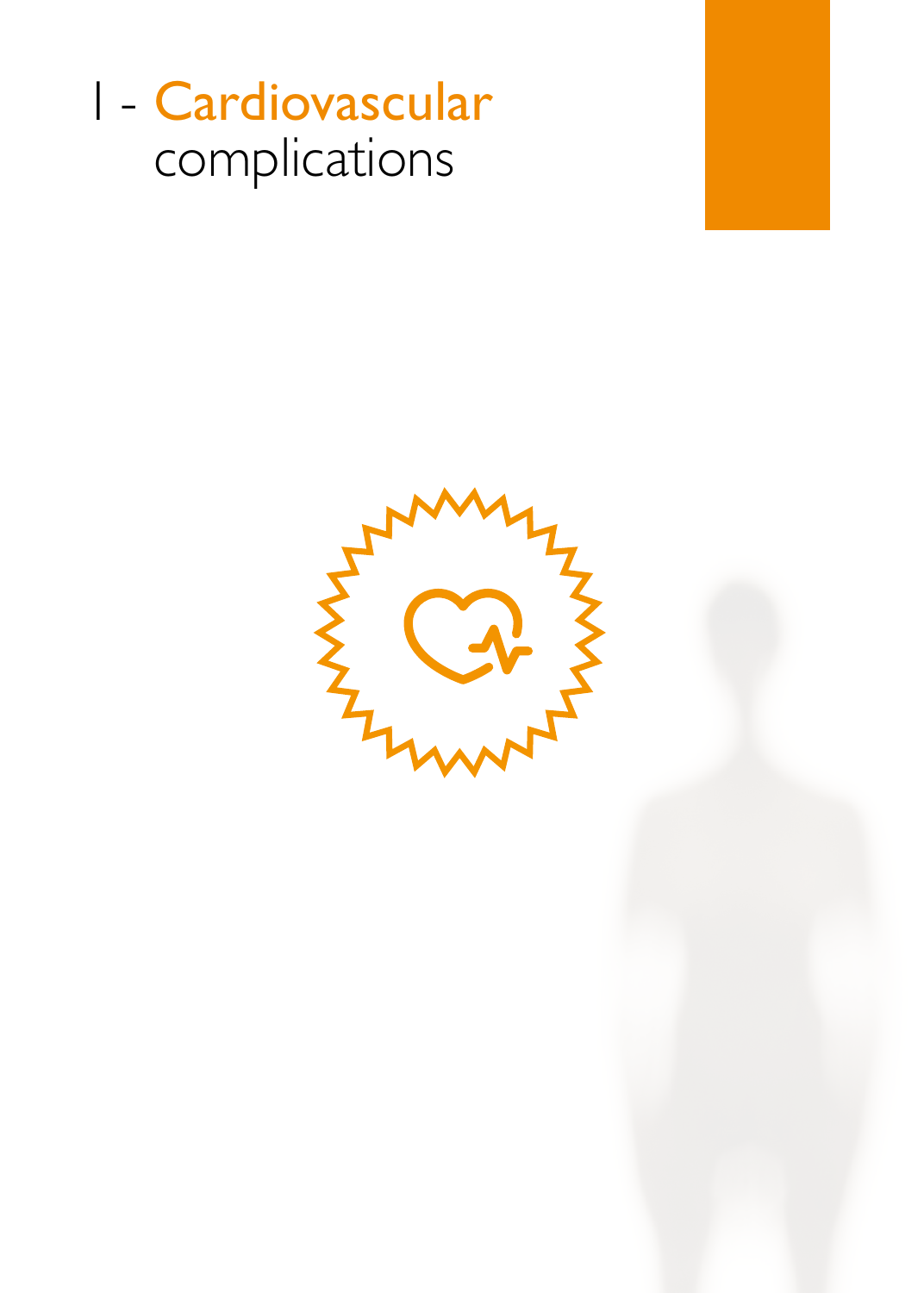# Cardiac Complications of Cancer and Anticancer Treatment

1

G. Griguolo<sup>1,2</sup>

V. Guarneri<sup>1,2</sup>

*1 Department of Surgery, Oncology and Gastroenterology, University of Padova, Padova, Italy*

*2 Division of Medical Oncology 2, Istituto Oncologico Veneto, Istituto di Ricovero e Cura a Carattere Scientifico (IRCCS), Padova, Italy*

## Introduction

Neoplastic diseases can be associated with severe, sometimes fatal, cardiac complications such as pericardial effusion and cardiac tamponade. In addition, several anticancer agents can induce potentially irreversible cardiac dysfunction, and the development of targeted therapies has recently widened the cardiotoxic spectrum of antineoplastic drugs.

Increasing the chance of survival as a consequence of improvements in cancer diagnosis and treatment highlights the relevance of this topic, since cardiac complications can adversely affect survival and quality of life independently of cancer prognosis. In this chapter, we briefly review the cardiac complications of both neoplastic diseases and cancer treatments, describing their incidence and aetiology, and focusing on strategies to evaluate, treat and prevent this wide spectrum of disorders.

### Malignant Pericardial Effusion and Cardiac Tamponade **Aetiology**

Malignant cardiac involvement is not an infrequent event, its incidence at autopsy being around 10% in patients with known malignancies.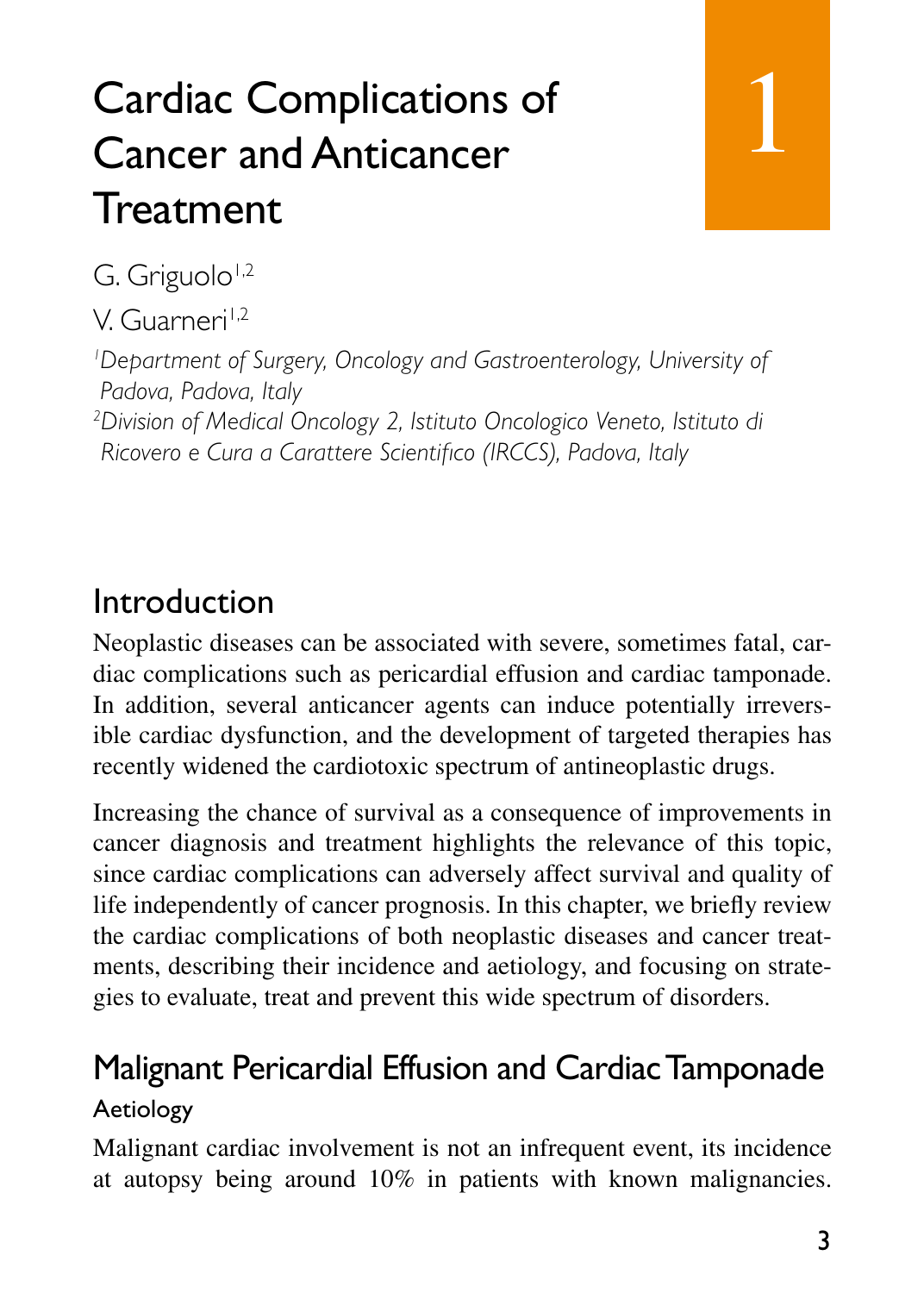Neoplastic diseases that most frequently present involvement of the pericardium are advanced lung cancer (approximately 30% of patients with lung cancer present pericardial involvement), breast cancer (approximately 25% of patients), malignant melanoma (40%–70% of patients) and leukaemia and lymphomas (around 15% of patients). In addition, chemotherapy-related effusions are occasionally observed (up to 1%–2% incidence) following exposure to busulfan, cytarabine, cyclophosphamide or tretinoin, especially when these drugs are used at high doses or in combination for the treatment of haematological malignancies.

### Evaluation

As fluid accumulates in the pericardium, the increase in intrapericardial pressure affects diastolic filling of the heart, leading to decreased cardiac output. Symptoms may arise gradually or rapidly, depending on fluid accumulation rate, and may range from dyspnoea, chest pain, cough, palpitations and orthopnoea, to fatigue, anxiety and confusion. At physical examination, tachycardia, decreased heart sounds, neck vein distension, peripheral oedema and pericardial friction rubs may be present. Pulsus paradoxus, defined as an inspiratory decrease of more than 10 mmHg in systolic pressure, is a rare but suggestive sign of pericardial effusion. As cardiac tamponade develops, patients may show signs of low-output shock.

At initial evaluation, a chest radiograph may provide evidence of an enlarged cardiac silhouette, while at electrocardiography (ECG) lowvoltage complexes and electrical alternans are suggestive of pericardial effusion. However, two-dimensional echocardiography is considered the standard method for diagnosing pericardial effusion.

Pericardiocentesis is usually needed to establish aetiology, the malignant nature of pericardial effusion being confirmed by identification of malignant cells at cytological examination.

### **Treatment**

Treatment depends on the underlying aetiology and symptom progression. In patients with minimal symptoms without haemodynamic implications, systemic management is warranted, especially in chemosensitive cancers, and radiotherapy may also be indicated.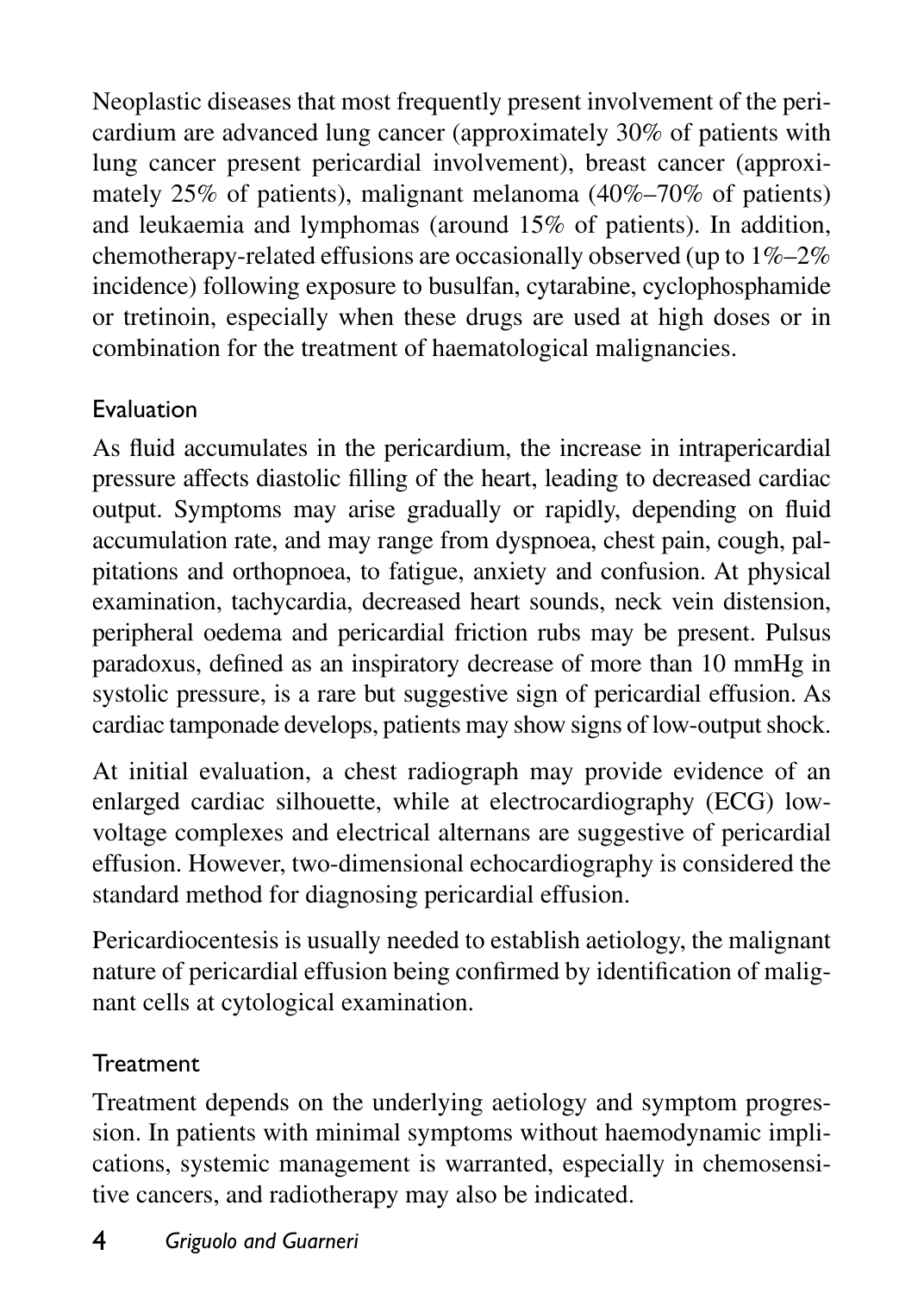In patients with mild hypotension, rapid volume expansion by infusion of normal saline or Ringer's lactate may increase the right ventricular filling pressure above the pericardial pressure, improving cardiac output. However, immediate pericardiocentesis is mandatory and life-saving for patients with tamponade. If no systemic therapy can control the pericardial effusion, local measures, such as subxiphoid pericardiostomy, with or without intrapericardial instillation of sclerosing or cytotoxic agents, percutaneous balloon pericardiotomy and pericardial window, may be considered.

## Chemotherapy-related Heart Failure

### Aetiology

One of the most common manifestations of cardiotoxicity associated with anticancer therapies is the development of left ventricular dysfunction (LVD) and overt heart failure (HF). According to the definition proposed by the Cardiac Review and Evaluation Committee, LVD is characterised by:

- <sup>n</sup> A decrease in cardiac LV ejection fraction (LVEF), that is either global or more severe in the septum;
- Symptoms of congestive heart failure (CHF);
- Associated signs of CHF, including but not limited to S3 gallop, tachycardia or both;
- Decline in LVEF of at least  $5\%$  to below  $55\%$  with accompanying signs or symptoms of CHF, or a decline in LVEF of at least 10% to below 55% without accompanying signs or symptoms.

Two distinct forms are identifiable. Type I cardiac dysfunction, typically induced by cytotoxic agents, is due, at least in part, to oxidative stress on the cardiac muscle, resulting in free radical formation and cell death. It is irreversible and typically associated with significant ultrastructural changes at biopsy.

Type II, typically induced by biological agents, is associated with reversible myocardial dysfunction rather than structural damage. It is highly reversible (up to 79%) and generally not dose-related.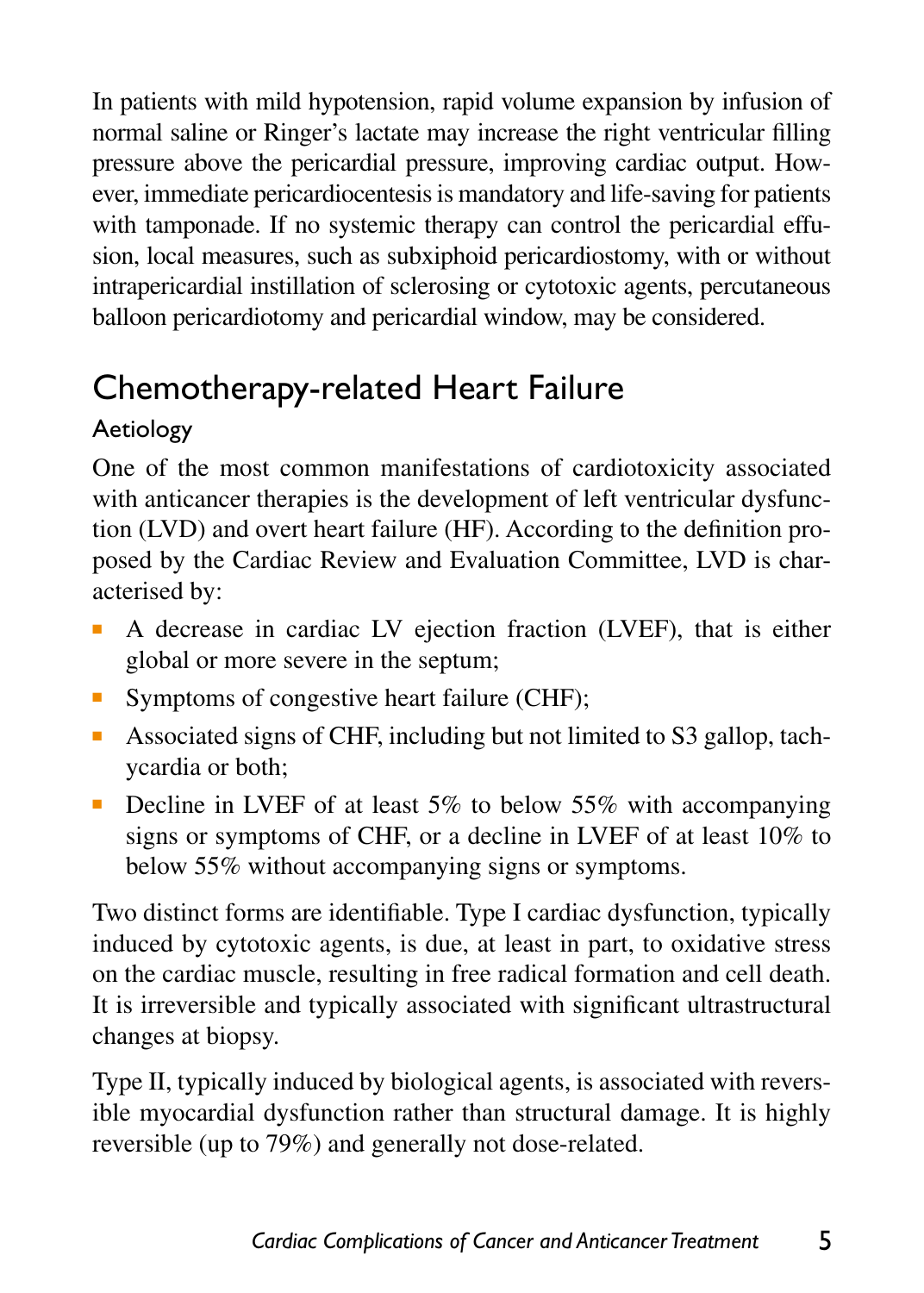### *Anthracyclines and cytotoxics with cumulative dose-related cardiotoxicity: type I agents*

Even if several cytotoxic agents have been associated with cardiac toxicity (Table 1), anthracycline-induced cardiotoxicity is the most studied, given their frequency of use and resulting morbidity.

It may present as acute, subacute or late. Acute toxicity occurs during or immediately after infusion, and includes arrhythmias sometimes accompanied by an acute, transient decline in myocardial contractility, which is usually reversible and not dose-dependent. Subacute toxicity occurs within a few weeks of treatment, and clinically resembles myocarditis with oedema and thickening of the LV walls, accompanied by diastolic dysfunction. These two forms are, however, rare (1%–4%).

The most significant cardiac effect of anthracyclines is chronic cardiac toxicity leading to LVD and congestive HF. Symptoms usually appear during the first post-treatment year, but may occur even after 10–20 years. Prognosis is poor, with a 50% 2-year mortality in untreated established LVD.

| Compound                                                                                                                                                                                                                        | Incidence                                                                                       |
|---------------------------------------------------------------------------------------------------------------------------------------------------------------------------------------------------------------------------------|-------------------------------------------------------------------------------------------------|
| Type I agents<br>Doxorubicin 400 mg/m <sup>2</sup><br>Doxorubicin 550 mg/m <sup>2</sup><br>Epirubicin<br>Liposomal anthracyclines<br>Mitoxantrone $>150$ mg/m <sup>2</sup><br>Cyclophosphamide (high dose)<br><b>Ifosfamide</b> | $7\frac{2}{9}$ -26%<br>18%-48%<br>$0.9\% - 3.3\%$<br>2%<br>2.6%<br>$7\frac{2}{9} - 28\%$<br>17% |
| Type II agents<br>Trastuzumab<br>Lapatinib<br>Sunitinib<br>Bevacizumab<br>Imatinib<br>Trametinib                                                                                                                                | $2\frac{2}{9}$ -27%<br>$1.5% - 2.2%$<br>$2%-11%$<br>$1.7% - 3%$<br>$0.5\% - 1.7\%$<br>$5% - 7%$ |

*Table 1 Antineoplastic Drugs Associated with Left Ventricular Dysfunction (LVD)*

The most important risk factor for late cardiac toxicity is cumulative anthracycline dose. The associated incidence of HF is about  $3\% - 5\%$ with a doxorubicin cumulative dose of 400 mg/m<sup>2</sup>, and  $18\% - 48\%$  with a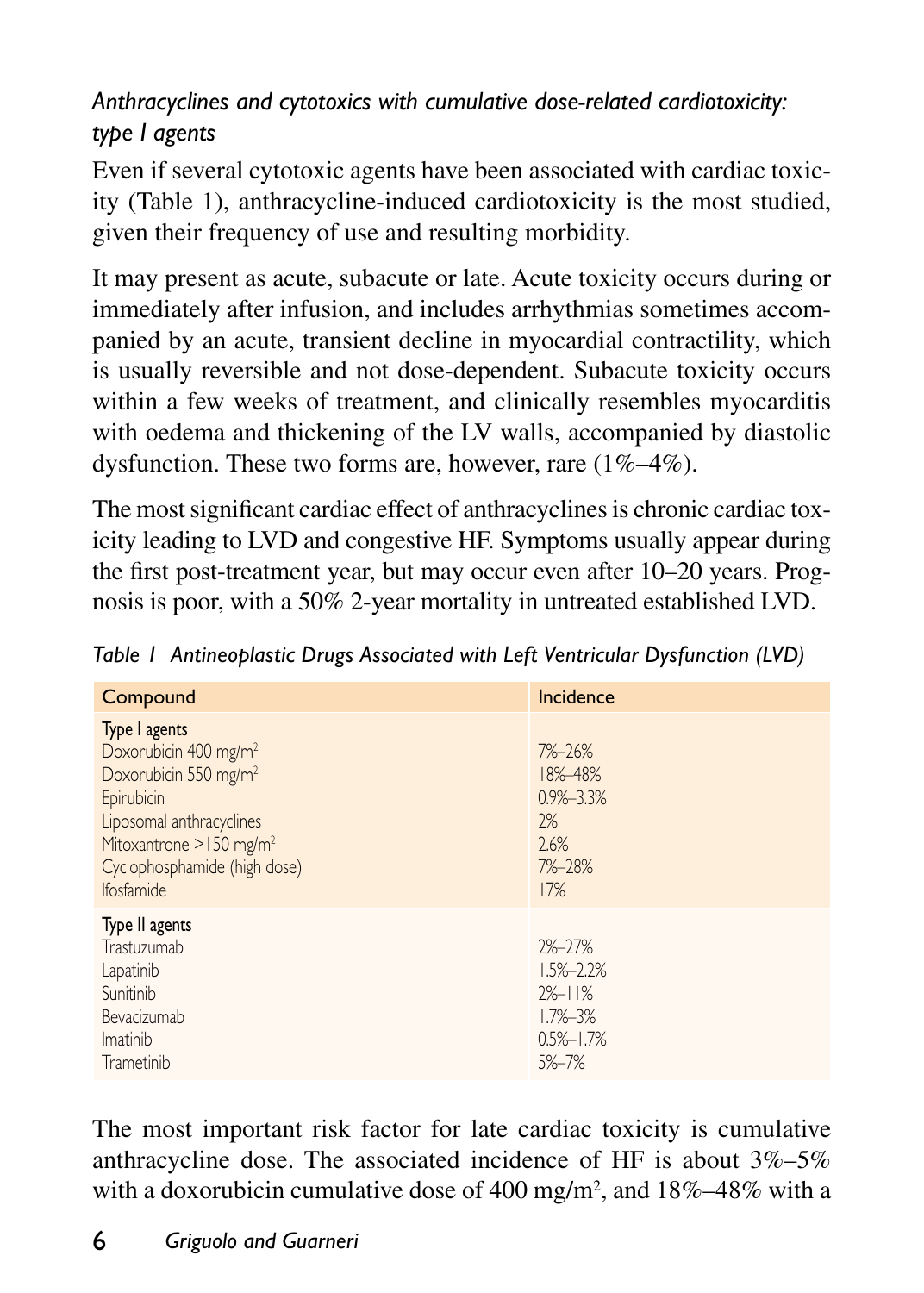cumulative dose of  $700 \text{ mg/m}^2$ . For this reason, a cumulative doxorubicin dose of 450–550 mg/m<sup>2</sup> is empirically considered as the highest allowed in clinical practice. Other anthracyclines, such as epirubicin, idarubicin and daunorubicin, induce cardiotoxicity less frequently (0.9%–3.3%), allowing administration of different cumulative doses (900–1000 mg/m2 for epirubicin, 100 mg/m<sup>2</sup> for idarubicin, 600 mg/m<sup>2</sup> for daunorubicin).

However, there is a considerable variability in the individual dose– response relationship for cardiac toxicity, and symptoms of CHF may also occur at lower doses. Additional risk factors for anthracycline cardiotoxicity include extremes of age, female gender, underlying cardiovascular (CV) diseases, and predisposing factors such as hypertension and smoking. Moreover, intravenous bolus administration and higher single doses of anthracyclines, concomitant use of cyclophosphamide, taxanes or trastuzumab, and previous mediastinal irradiation can increase the risk of developing cardiac toxicity. Liposomal anthracyclines are generally associated with a lower rate of cardiotoxicity compared to standard anthracyclines; for pegylated liposomal doxorubicin, which has been the most extensively studied, clear evidence shows a better cardiac safety profile. However, high cumulative doses of liposomal anthracyclines may still be associated with cardiac damage (Safra 2003).

The use of cardioprotectants such as dexrazoxane, which acts by chelating iron and decreasing iron-mediated free radical formation, has confirmed efficacy against anthracycline-related cardiac damage. Use of dexrazoxane, however, is recommended, both in the USA and in Europe, only for adult patients with advanced or metastatic breast cancer who have already received > 300 mg/m<sup>2</sup> doxorubicin, and who may benefit from continued doxorubicin-containing therapy.

#### *Monoclonal antibodies and targeted agents not associated with cumulative dose-related cardiotoxicity: type II agents*

Several targeted agents have been identified as causing type II cardiac dysfunction (Table 1), trastuzumab being one of the first shown to adversely affect cardiac function. In patients with advanced disease, the incidence of LVD ranges from 2%–7% when trastuzumab is used as monotherapy, to 2%–13% up to 27% when in combination with paclitaxel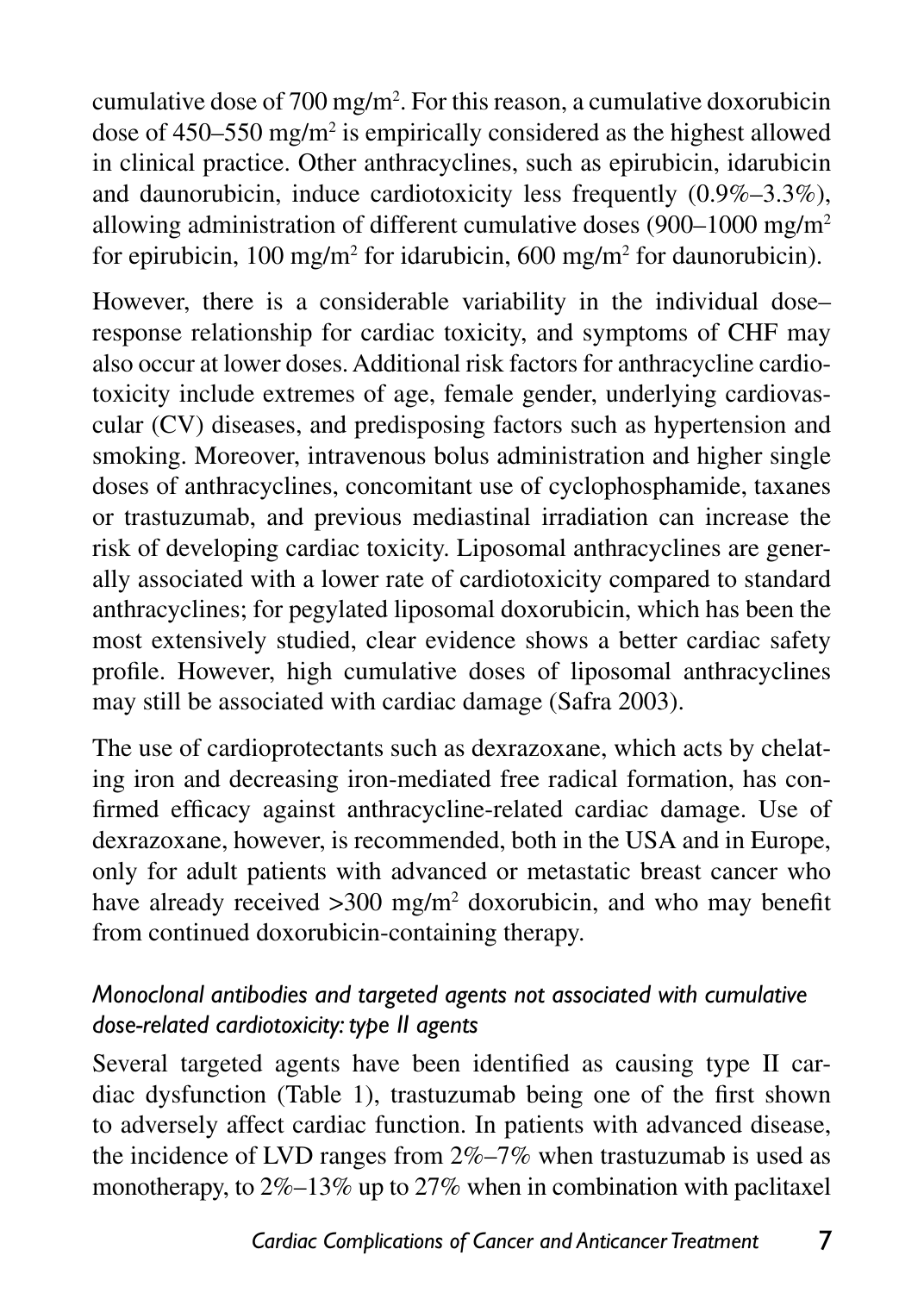and anthracyclines plus cyclophosphamide, respectively. Trastuzumabrelated cardiotoxicity includes various degrees of asymptomatic decreased LVEF or, less frequently, symptomatic CHF. Typically, it does not appear to be dose-dependent. Patients who develop cardiotoxicity generally improve once trastuzumab is discontinued, and retreatment is usually possible with a low incidence of LVD recurrence.

Risk factors include partially altered baseline LVEF values, elderly age, prior cardiac diseases, previous cardiotoxic treatments (including mediastinal irradiation and anthracyclines) and CV risk factors.

The temporary cardiomyocyte dysfunction caused by trastuzumab is probably secondary to inhibition of cardiomyocyte human ErbB2 signalling, thereby interfering with normal growth, repair and survival. Apart from HER2-targeting agents, other target agents, such as the antiangiogenic drugs sunitinib and bevacizumab and some tyrosine kinase inhibitors (TKIs) such as imatinib, are also known for their association with LVD.

#### Evaluation and Treatment

Prevention is the best approach to minimise chemotherapy-induced cardiotoxicity. Careful drug selection should be based on a detailed patient history focused on CV risk factors, pre-existing CV disorders and previous exposure to chemotherapeutic agents or mediastinal irradiation. The introduction of a drug-free interval between anthracyclines and trastuzumab, or the administration of anthracycline-free regimens, can lower the potential risk of cardiac damage. Additionally, patients should be encouraged to actively reduce CV risk through blood pressure (BP) control, lipid level reduction, smoking cessation and lifestyle modifications. Even so, careful serial monitoring of the LV, using Doppler echocardiography or gated radionuclide scan with multiple acquisitions (MUGA scan), is advisable. Serial evaluation should always be conducted using the same procedure.

The monitoring schedule can be adapted according to the drug, cumulative dose, length of treatment and CV risk profile of the patient. Generally, in the adjuvant setting, serial monitoring of cardiac function every 3 months has been proposed, while patients treated for metastatic disease can be monitored less frequently in the absence of symptoms.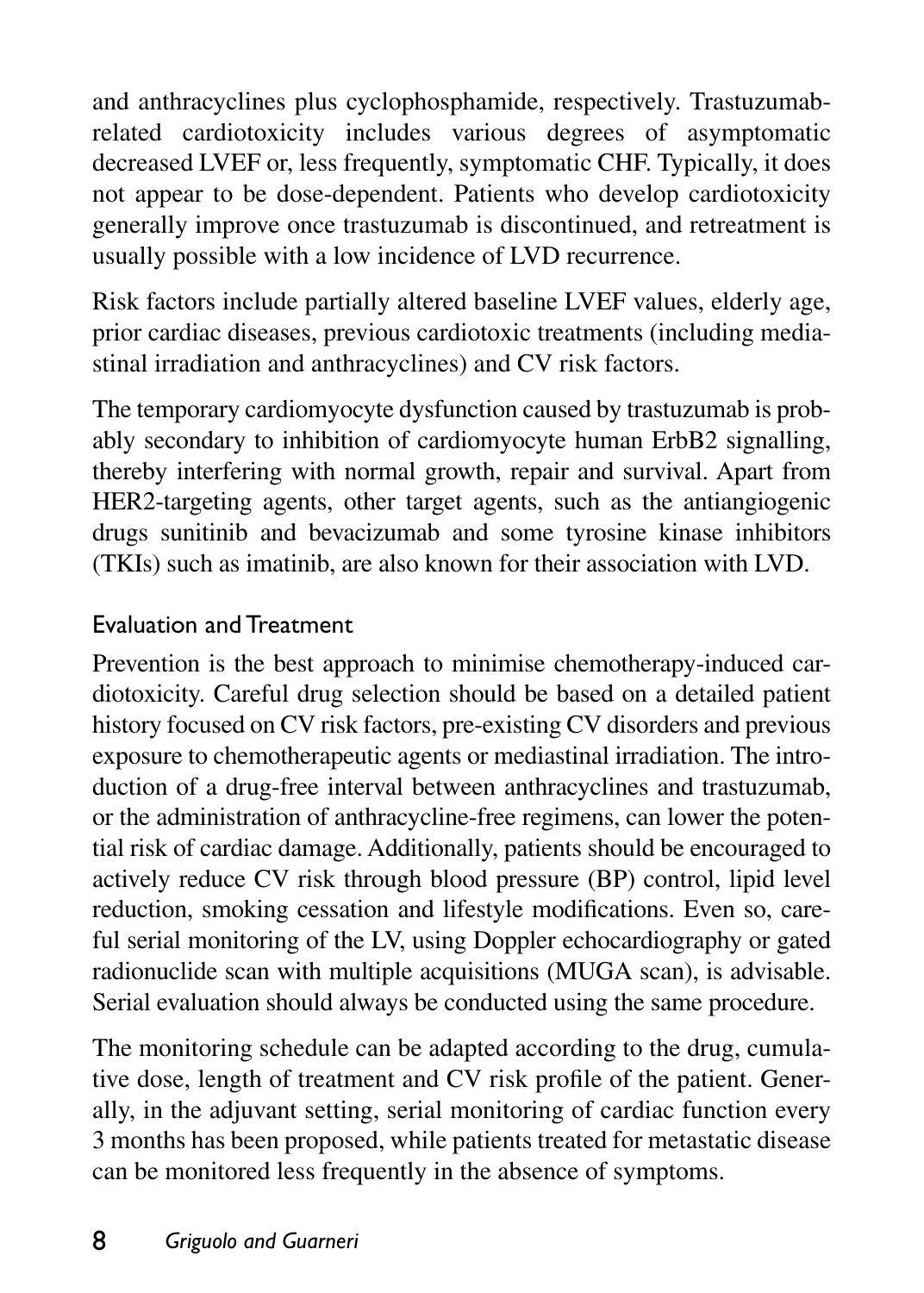An assessment of cardiac function is recommended 4 and 10 years after anthracycline therapy in patients who were treated at <15 years of age, or even older if the cumulative dose of doxorubicin is  $>240$  mg/m<sup>2</sup> or epirubicin  $>360$  mg/m<sup>2</sup>.

Cardiospecific biomarkers, such as troponin I and brain natriuretic peptide (BNP) concentrations, have also been shown to be valid diagnostic tools for the early identification and monitoring of cardiotoxicity. They are minimally invasive and less expensive than echocardiography. Nevertheless, the standardisation of their use in clinical practice is still under debate.



ECG, Electrocardiogram; HF, heart failure; LVEF, left ventricular ejection fraction.

#### *Figure 1 An example of trastuzumab-related cardiotoxicity management.*

*Modified from: Todaro MC, Oreto L, Qamar R, et al. Cardioncology: state of the heart. Int J Cardiol 2013; 168:680–687, with permission from Elsevier.*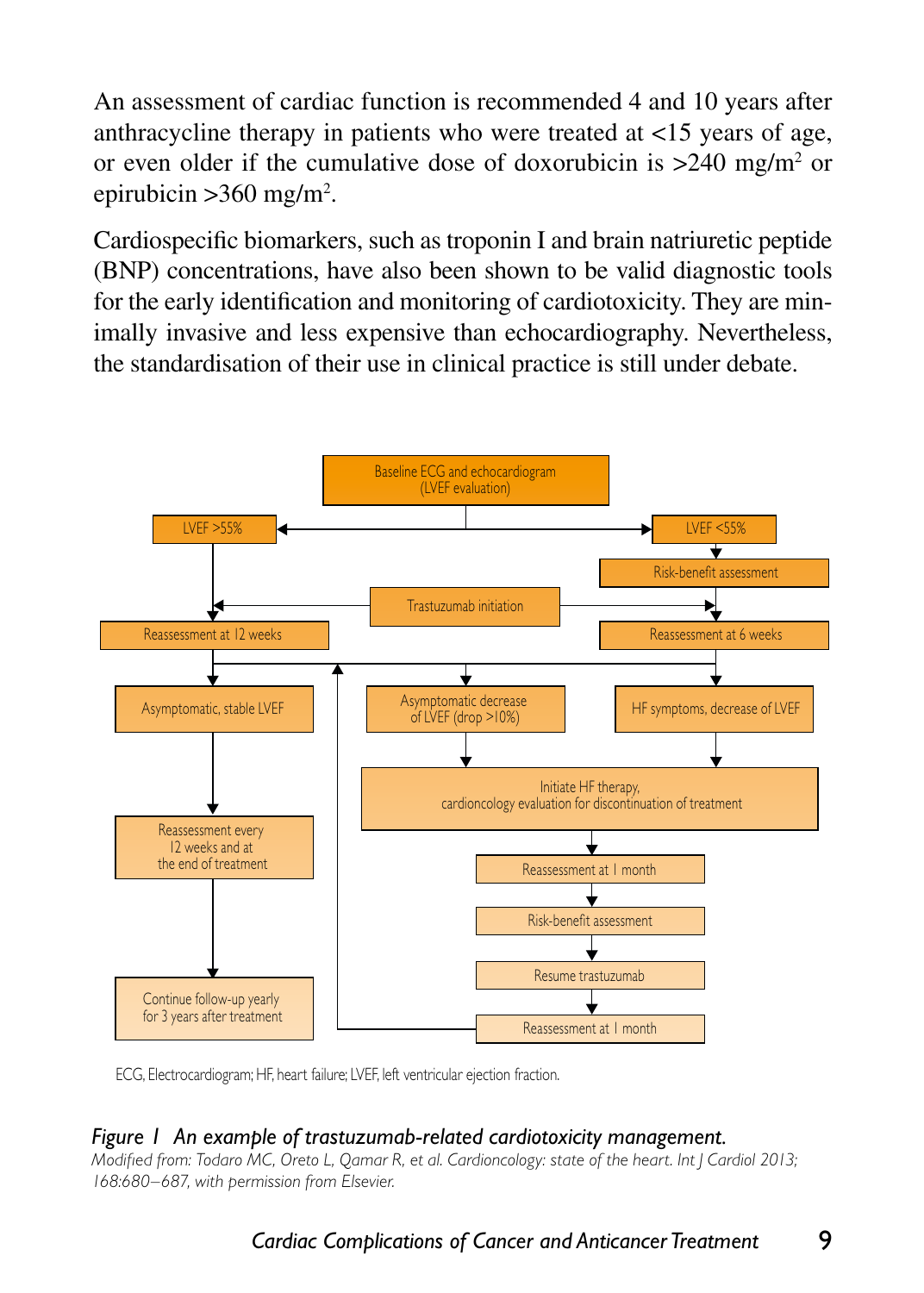If a decline in LVEF does occur, even in the absence of symptoms, early treatment with angiotensin-converting enzyme (ACE) inhibitors/ angiotensin II receptor blockers and beta-blocker administration, unless contraindicated, should be considered.

When using anthracycline-containing regimens, a reduction in LVEF of ≥20% from baseline or a confirmed LVEF decrease <50% requires discontinuation of therapy, evaluation of medical LVD treatment and further clinical and echocardiographic re-evaluations. If LVEF declines to <40%, chemotherapy should be stopped and alternatives discussed.

When managing trastuzumab-related cardiotoxicity, "stopping/restarting" rules are usually effective, and their use is recommended (Figure 1).

# Arterial Hypertension

Hypertension is a relatively common and dose-related side effect of several antiangiogenic drugs (Table 2). It can occur at any time after therapy initiation; however, pre-existing hypertension is an important risk factor for complications.

Clinical trials of bevacizumab reported grade 3–4 hypertension in approximately 10% of patients, with rare cases of hypertensive crisis, encephalopathy or intracranial haemorrhage. In trials with antiangiogenic multitarget kinase inhibitors, such as sunitinib or sorafenib, the incidence of grade 3–4 hypertension was even higher, and in some rare cases hypertension was associated with reversible posterior leukoencephalopathy syndrome, a clinical event characterised by headache, seizures, impaired vision and acute hypertension (Todaro et al, 2013).

Several mechanisms have been proposed to explain antiangiogenicinduced hypertension, including decreased nitric oxide signalling in the wall of arterioles, increased endothelin-1 production and capillary rarefaction. Arterial hypertension developing through these mechanisms is an on-target side effect, and may play a role as a pharmacodynamic biomarker for vascular endothelial growth factor (VEGF) inhibition.

However, hypertension may also be secondary to renal thrombotic microangiopathy or to glomerular damage, hence the importance of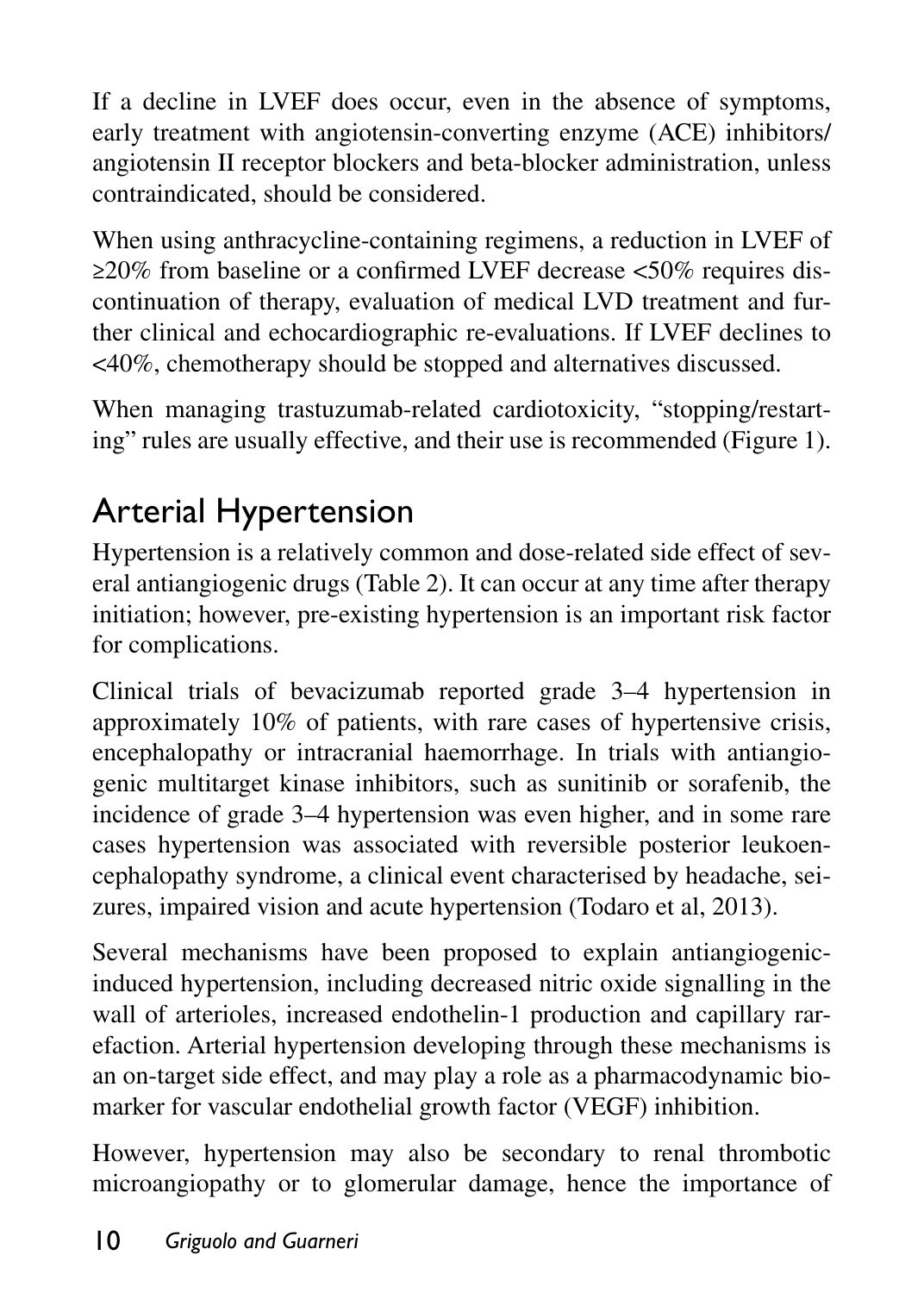| Agent              | Mechanism of action        | Incidence of G3-G4 hypertension |
|--------------------|----------------------------|---------------------------------|
| <b>Bevacizumab</b> | Anti-VFGF-A Ab             | $0.4\% - 18\%$                  |
| Sorafenib          | Multitarget TKI            | 0.35%-30.7%                     |
| Sunitinib          | Multitarget TKI            | $2.4\% - 14.8\%$                |
| Pazopanib          | Multitarget TKI            | 7.0%-11.0%                      |
| Axitinib           | Multitarget TKI            | 23%                             |
| Ramucirumab        | Anti-VFGFR <sub>2</sub> Ab | 7.6%-14.7%                      |
| Aflibercept        | Anti-VEGF trap             | 19.3%-23%                       |

*Table 2 Antineoplastic Agents Associated with Arterial Hypertension*

Ab, Antibody; TKI, tyrosine kinase inhibitor; VEGF, vascular endothelial growth factor; VEGFR2, vascular endothelial growth factor receptor 2.

investigating renal abnormalities through evaluation of creatinine clearance, proteinuria and microscopic haematuria while on active therapy. Proteinuria is usually monitored during treatment by dipstick urine analysis. Patients who develop proteinuria (confirmed using 24-hour urine collection) or reduced renal function (glomerular filtration rate [GFR]  $\leq 60$  ml/min per 1.73 m<sup>2</sup>) should be referred to a nephrologist. It should also be considered whether to put on hold, or definitively discontinue, treatment according to the severity of proteinuria, based on the manufacturer's recommendations.

As hypertension and cancer can frequently coexist in the same patient, patients who are candidates for treatment with antiangiogenic agents should be screened at baseline for hypertension and for existing kidney disease. Anti-hypertensive therapy should be implemented or optimised before starting treatment, to prevent antiangiogenic-induced uncontrolled hypertension and avoid the development of serious complications. Repeated BP measurements are recommended during treatment with antiangiogenic drugs, with the aim of implementing early active anti-hypertensive therapy to maintain BP <140/90 mmHg, rather than withdrawing treatment. Since these patients are at increased risk of LVD, preferred antihypertensive agents should include ACE inhibitors and dihydropyridine calcium channel blockers (CCBs), although there are minimal data to suggest the superiority of a class of agents. Non-dihydropyridine CCBs should be avoided in sorafenib-induced hypertension, due to drug interactions that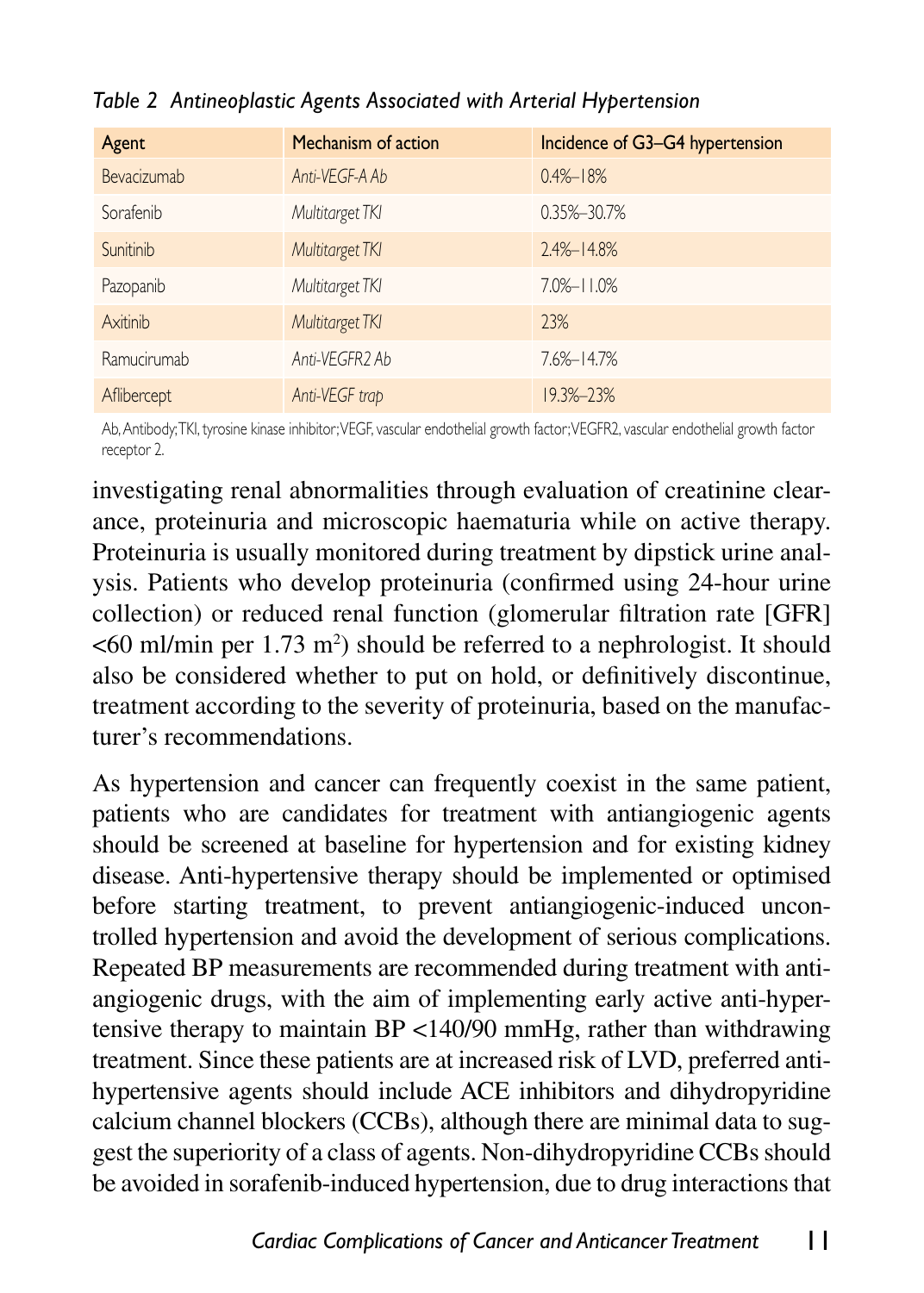may result in higher levels of sorafenib. Discontinuation of treatment may be applicable if systolic BP is >200 mmHg, diastolic BP >100 mmHg, or in case of hypertensive crisis.

# Myocardial Ischaemia

### Aetiology

Several antineoplastic agents are associated with an increased risk of coronary artery disease and/or acute coronary syndrome (Table 3).

*Table 3 Antineoplastic Agents Associated with Myocardial Ischaemia*

| Agent          | Incidence       |
|----------------|-----------------|
| 5-Fluorouracil | $7%-10%$        |
| Capecitabine   | $3% - 9%$       |
| Paclitaxel     | $0.29\% - 5\%$  |
| Docetaxel      | 1.7%            |
| Bevacizumab    | $0.6\% - 1.5\%$ |
| Sorafenib      | $2.7\% - 3\%$   |

The most common is 5-fluorouracil (5-FU), especially when used as a continuous infusion (7%–10% incidence), in combination with cisplatin or in patients with a history of coronary artery disease. Although it appears less toxic than 5-FU, capecitabine may also elicit myocardial ischaemia. These acute coronary syndromes seem to be related to endothelial dysfunction and vasospasm of coronary arteries.

By contrast, for antiangiogenic agents, inhibition of VEGF itself seems to be responsible for the increased risk of cardiac ischaemia and infarction through reduction of the regenerative capacity of endothelial cells, thus causing defects that expose procoagulant phospholipids on the luminal plasma membrane, leading to thrombosis.

### Evaluation and Treatment

Baseline ECG evaluation is recommended when treating patients with drugs known to be associated with myocardial ischaemia. Thoracic pain is usually the presenting symptom, but some cases may present with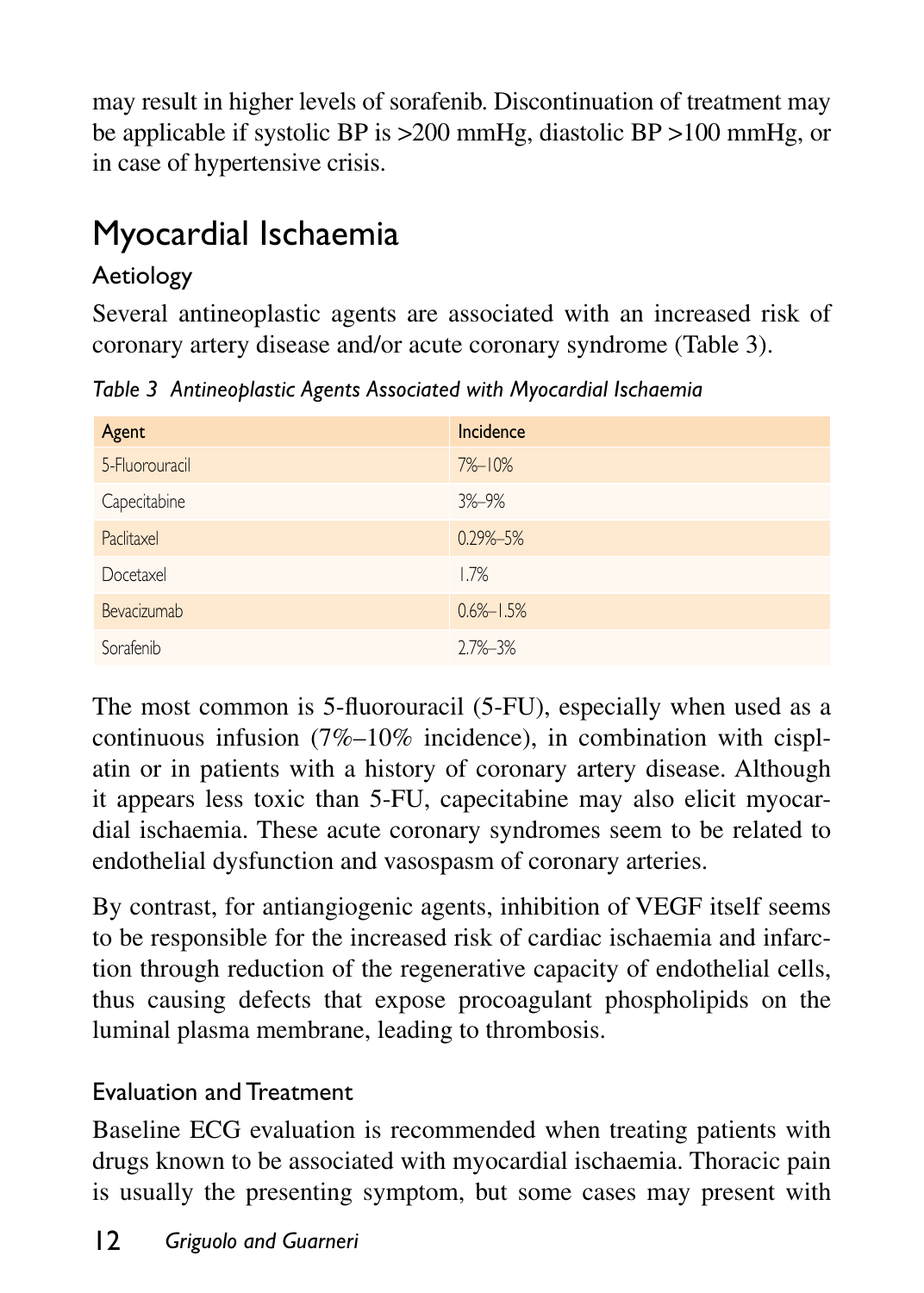ventricular arrhythmias and cardiac arrest. If chest pain occurs during 5-FU infusion, the infusion must be stopped immediately, and antianginal therapy and a work-up for ischaemia should be initiated. ECG may show evidence of an ST-segment elevation, while coronary angiography is usually consistent with coronary artery spasm.

While nitrates and calcium channel blockers are used to treat 5-FUrelated coronary syndromes, their usefulness as a prophylactic measure to prevent ischaemia during therapy is still controversial.

Re-challenging patients after treatment-related myocardial ischaemia remains a questionable practice. It should be reserved for patients having no alternative therapeutic interventions, and administered in a supervised environment.

### Arrhythmias

### Aetiology

Multiple conditions may cause arrhythmias in cancer patients. Fibrosis due to old age or radiation therapy, or coronary or myocardial disease secondary to cancer therapy, can all affect the cardiac conduction system. Several chemotherapeutic agents have been associated with bradycardia and heart block, the most clinically significant being paclitaxel (incidence of asymptomatic bradycardia up to 30% in phase II studies) and thalidomide (incidence ranging from 0.12% up to 55%). In addition, some new target agents such as crizotinib have also been associated with profound asymptomatic sinus bradycardia (in 5% of patients).

### Evaluation and Treatment

Generally, bradycardia presents with an asymptomatic heart rate <50 beats/min; nevertheless, some patients may have associated symptoms such as fatigue, syncope or dizziness. Diagnostic tests include an ECG, Holter monitoring and screening for underlying disorders, such as thyroid disease or electrolyte abnormalities.

Bradycardia associated with paclitaxel is generally without clinical significance, as many cases are asymptomatic. However, if patients develop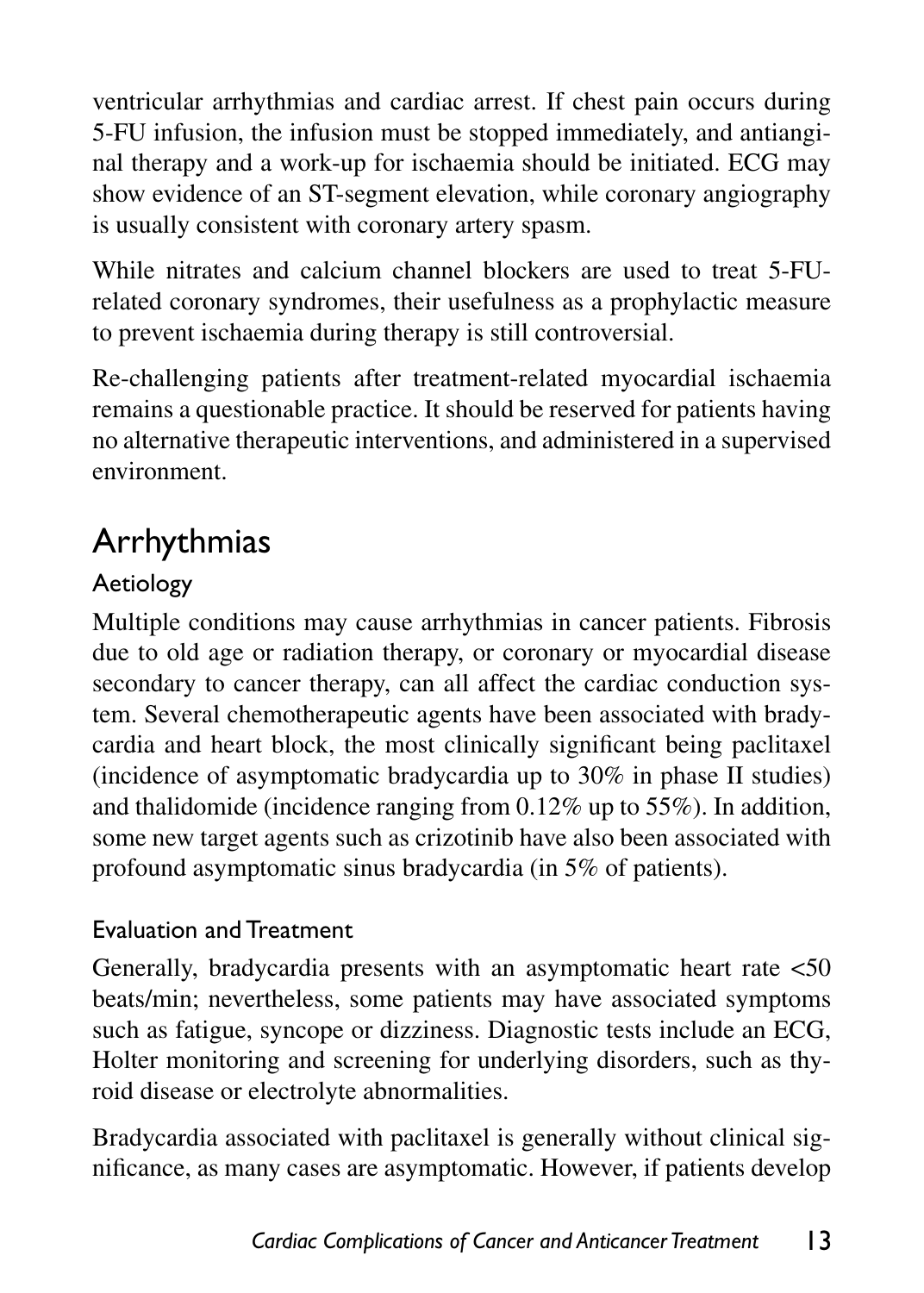bradycardia with progressive atrioventricular conduction disturbances and/or clinically significant haemodynamic effects, paclitaxel discontinuation is warranted, and some patients might require pacemaker implantation. Whenever haemodynamic instability is imminent or life-threatening, active intervention according to advanced cardiac life-support protocols is mandatory.

With crizotinib, bradycardia presents as a pharmacodynamic effect, with hearth rate progressively decreasing when serum concentrations of this agent increase. Thus, special attention should be given to drug–drug interactions, which might result in an increased concentration of crizotinib. In addition, concurrent heart rate-lowering agents such as betablockers or CCBs should be used with caution in these patients.

# QT Prolongation

### Aetiology

QT interval prolongation is an abnormality of the electrical activity of the heart, which places individuals at risk for life-threatening ventricular arrhythmias, including torsade de pointes (TdP) and sudden cardiac death.

Cancer patients are particularly prone to QT prolongation (16%–36% incidence at baseline), probably due to the high prevalence of concomitant diseases, as well as concomitant medications that are known to prolong the QT interval (e.g. antiemetics, antifungals, quinolone antibiotics). Furthermore, electrolyte disturbances caused by nausea, vomiting and diarrhoea increase the risk for QT prolongation.

Several novel anticancer therapies including histone deacetylase inhibitors, multitargeted TKIs, and Src/Abl kinase inhibitors are associated with QT prolongation. Arsenic trioxide, a uniquely effective drug in relapsed acute promyelocytic leukaemia, is also known to provoke QT prolongation (incidence ranging from 26%–93%) and TdP.

### Evaluation and Treatment

Drugs known to provoke QT prolongation should be used cautiously in patients with risk factors. ECGs should be performed at baseline, and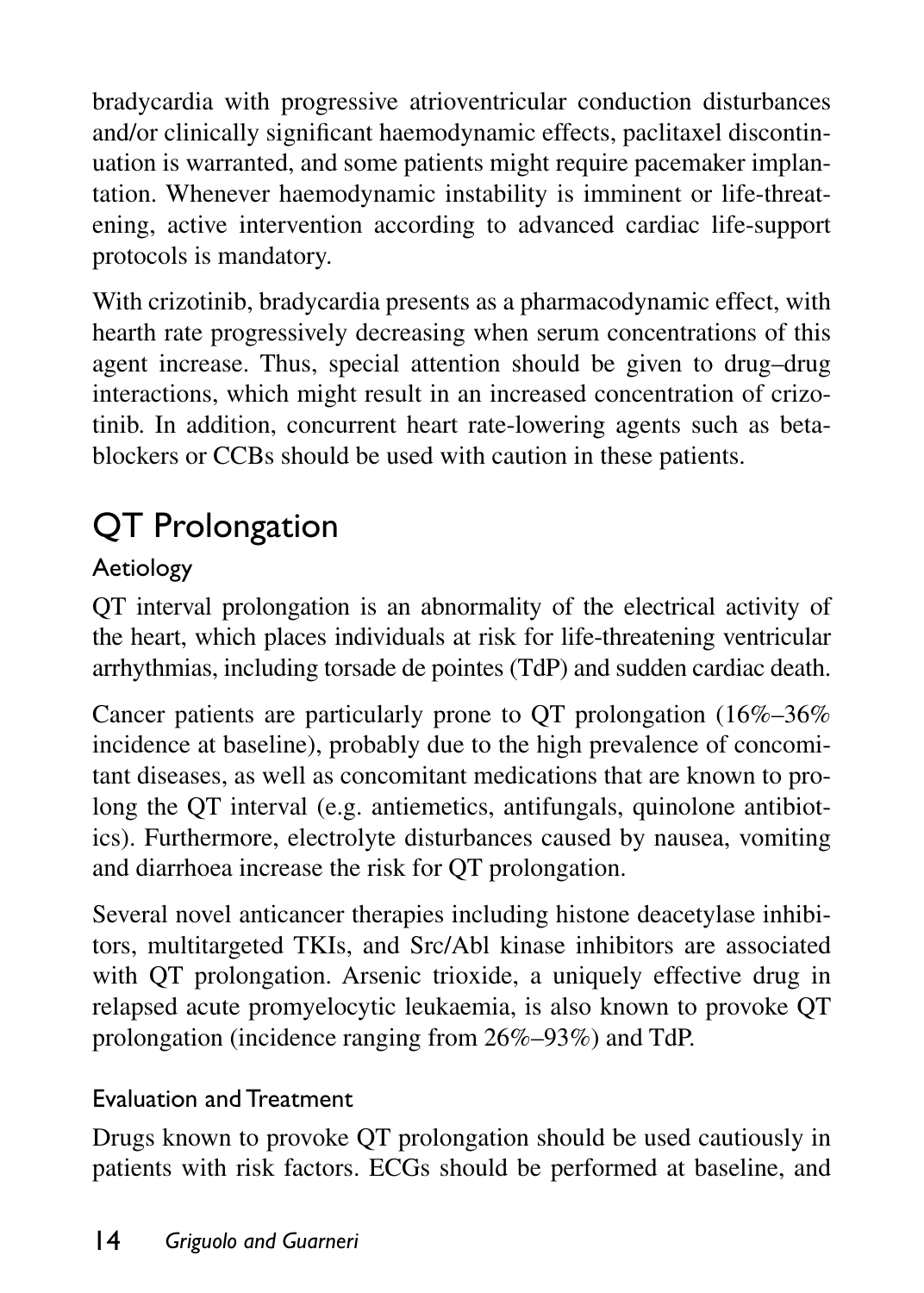regularly while on therapy, using Bazett or Fridericia formulae to correct QT for heart rate (QTc). A baseline QTc >450 ms in men and >470 ms in women should be considered abnormal, and conditions associated with QT prolongation, such as hypomagnesaemia and hypokalaemia, should be investigated and treated before starting therapy.

Non-cancer medications that may prolong the QTc interval should be administered cautiously and, due to drug interactions, treatment with CYP3A4 inhibitors should also be carefully evaluated. Patients should be informed to report any cardiac symptoms such as palpitations.

Manufacturers' recommendations on QTc-prolonging agents usually include details on baseline and periodic ECG monitoring requirements, as well as dosage adjustments necessary in case of QT prolongation. Increases of >60 ms from baseline or QTc >500 ms usually raise concern about the potential risk of arrhythmia, and treatment withdrawal should be evaluated.

In case of TdP, the involved drug should be stopped and patients should be monitored closely in an intensive care unit. Magnesium infusion and shortening of the QT interval by increasing heart rate should be undertaken. Non-synchronised defibrillation may be indicated if sustained, haemodynamically unstable polymorphic ventricular tachycardia or fibrillation develop.

# Radiation Therapy-induced Cardiotoxicity

Chest radiation, used to treat lymphoma, breast and lung cancers, is associated with an increased risk of late cardiovascular effects through two mechanisms: microvascular disruption leading to cellular death and fibrosis, and accelerated macrovascular atherosclerosis. These affect not only the myocardium but also the pericardium, coronary arteries, and the heart valvular and conduction systems.

The risk of cardiac disease depends mostly on the radiation dose (dose >30 Gy), volume of the heart exposed (improvements in radiation techniques seem to reduce it) and radiation delivery techniques (dose per fraction >2 Gy). However, other risk factors include age (younger patients are at higher risk), longer time since exposure (incidence of